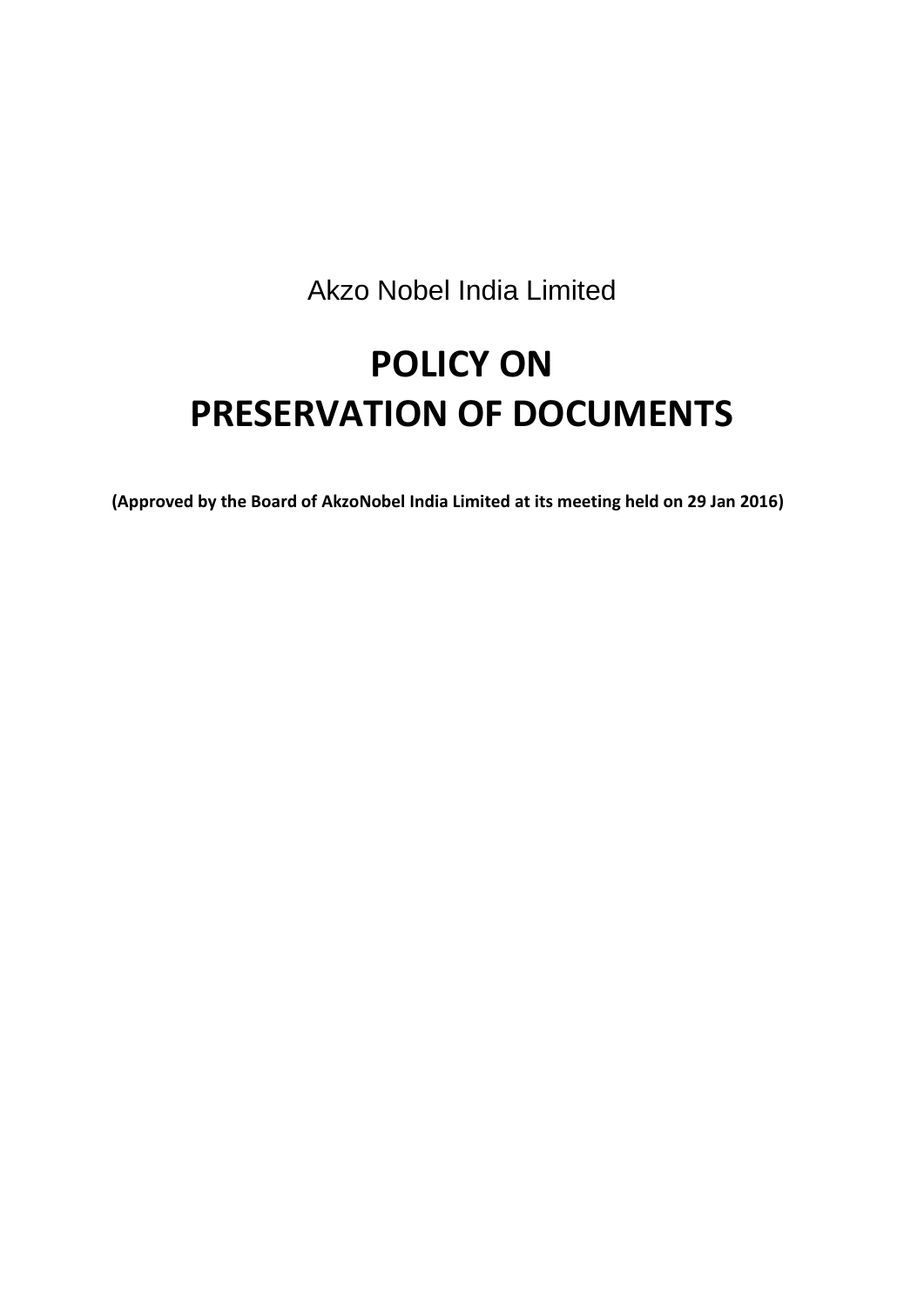## **Objective**

Regulation 9 of the Securities and Exchange Board of India (Listing Obligations and Disclosure Requirements) Regulations, 2015 mandates that every listed entity shall have a policy for preservation of documents approved by its Board of Directors, classifying them in atleast two categories as follows:

(a) Documents whose preservation shall be permanent in nature;

(b) Documents with preservation period of not less than eight years after completion of the relevant transactions:

Provided that the Listed entity may keep documents specified in clause (a) and (b) in electronic mode.

In line with the above, the objective of this Policy is to provide a binding framework for preservation of documents maintained by the Company under various applicable laws including Companies Act 2013 and Listing Regulations.

## **Applicability**

This Policy shall be applicable to all documents maintained in physical and electronic mode by the Company. The documents not covered in this Policy shall be preserved and maintained in accordance with the provisions of the respective Acts, Rules, Guidelines and Regulations as applicable

#### **Period of Reservation:**

The period of preservation of documents has been tabulated in the Annexure.

### **Mode of Preservation**

Records/documents may be preserved either physically or in electronic form.

### **Review/ destruction of records**

The records/documents preserved shall be reviewed every year or according to need by the respective department and action taken to destroy those records which are due for disposal.

#### **Review of Policy**

The Policy shall be reviewed on a periodic basis. The Board of Directors/ Company Secretary are authorized to make such changes as may be deemed necessary or as warranted by law.